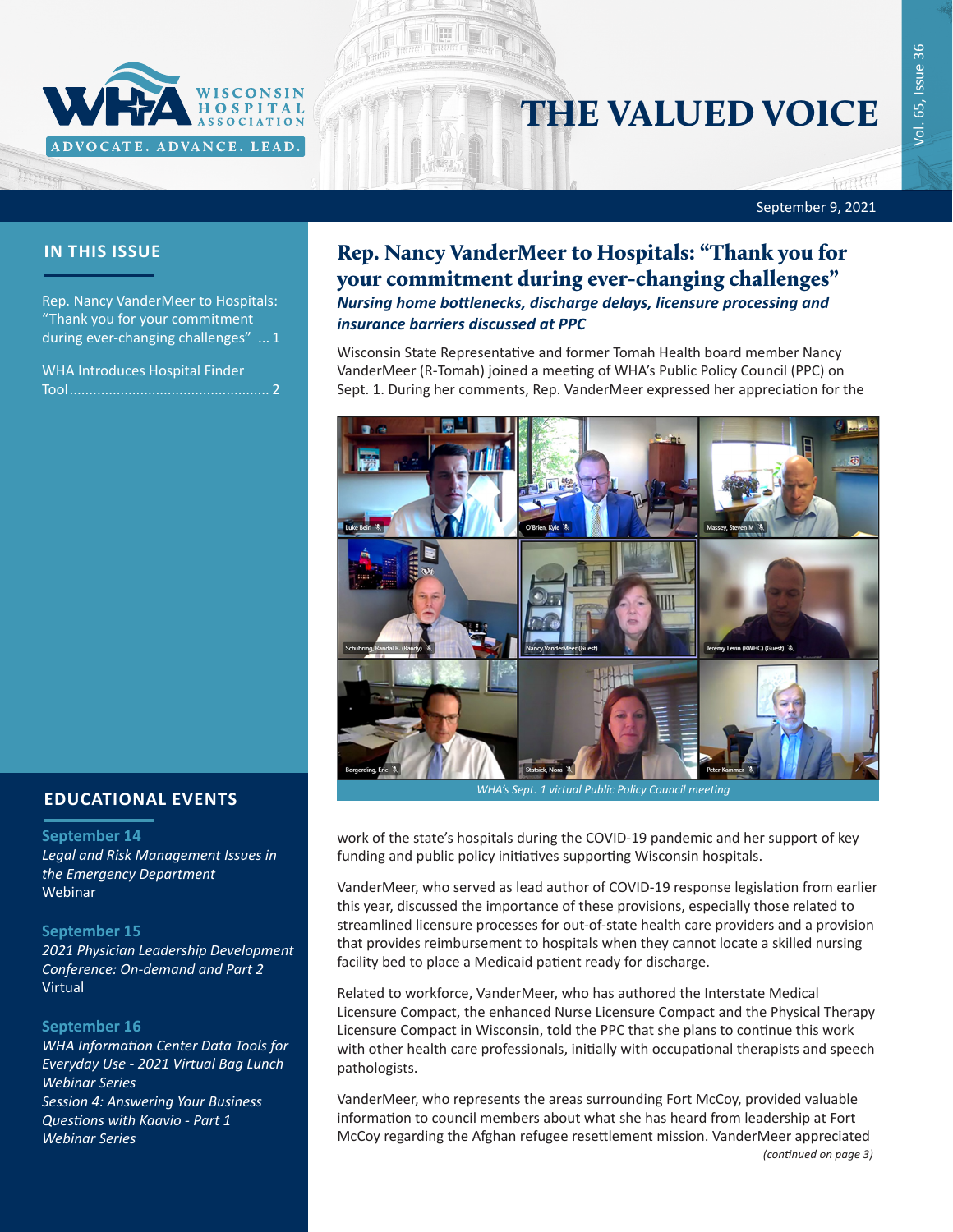# <span id="page-1-0"></span>WHA Introduces Hospital Finder Tool

### *Online resource allows users to filter hospital data by geography, medical specialty*

The Wisconsin Hospital Association (WHA) has added an interactive hospital finder tool to its website, enhancing and improving the existing hospital directory information. The new map feature also allows visitors to search for hospitals in Wisconsin by specific services provided. The tool is available at [wha.org/hospital-finder](https://www.wha.org/hospital-finder).



The WHA hospital finder tool draws upon information collected in the state's annual hospital survey and leverages the data visualization capabilities of the Wisconsin Hospital Association Information Center (WHAIC). WHAIC is a wholly owned subsidiary of WHA dedicated to collecting, analyzing and communicating complete, accurate and timely data from the state's hospitals and ambulatory surgery centers.

"The hospital finder tool is just another example of how the Wisconsin Hospital Association Information Center is using existing data in better and more meaningful ways," said WHAIC Vice President Jennifer Mueller.

## **Follow Us Follow Us**

**Follow U[s](https://twitter.com/WIHospitalAssn)**



**FO** [@WIHospitalAssociation](https://www.facebook.com/WIHospitalAssociation/)

[@WIHospitalAssn](https://twitter.com/WIHospitalAssn)



[@Wisconsin Hospital Association](https://www.linkedin.com/company/4566526/admin/)